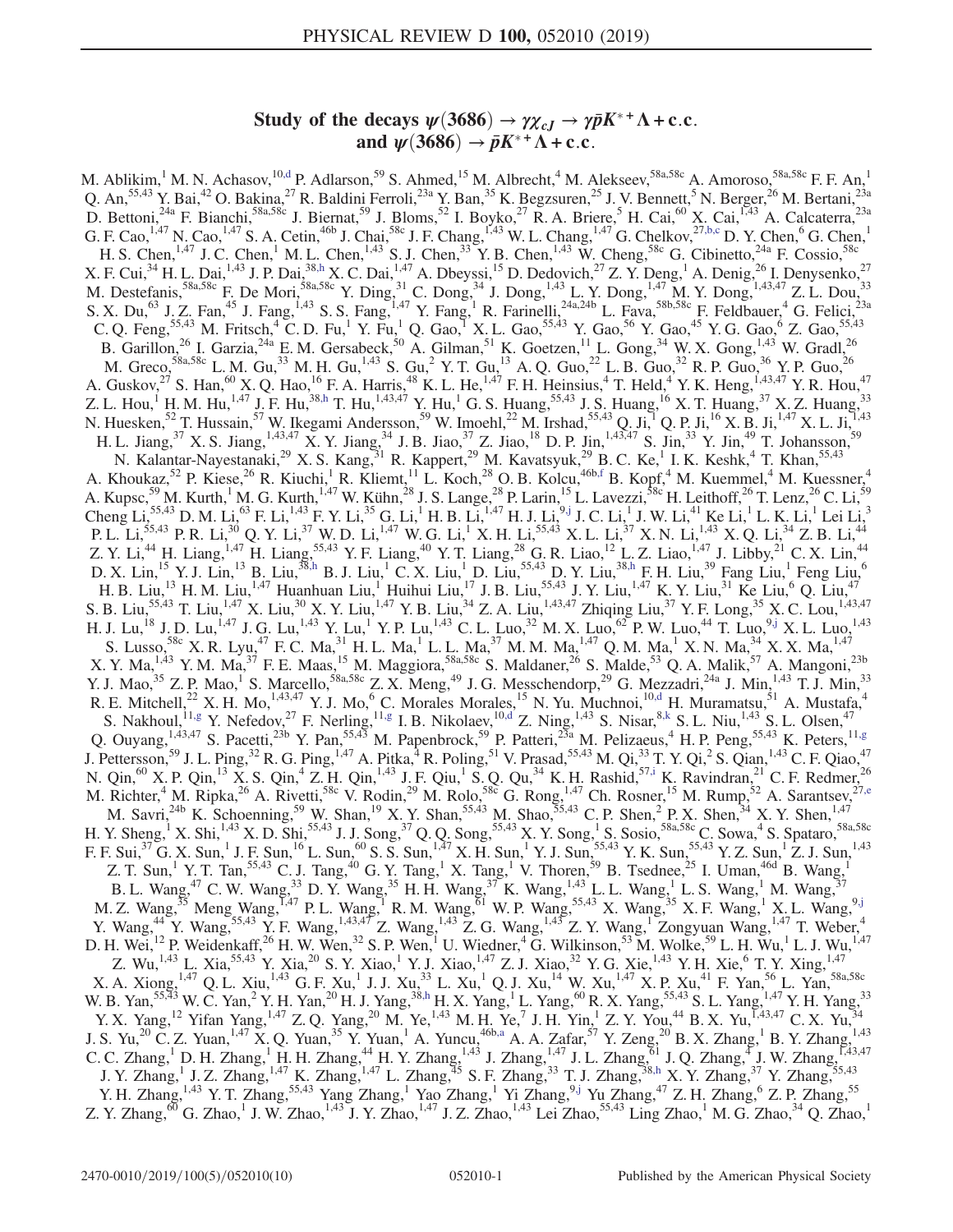<span id="page-1-0"></span>S. J. Zhao,<sup>63</sup> T. C. Zhao,<sup>1</sup> Y. B. Zhao,<sup>1,43</sup> Z. G. Zhao,<sup>55,43</sup> A. Zhemchugov,<sup>2[7,b](#page-2-1)</sup> B. Zheng,<sup>56</sup> J. P. Zheng,<sup>1,43</sup> Y. Zheng,<sup>35</sup> Y. H. Zheng,<sup>47</sup> B. Zhong,<sup>32</sup> L. Zhou,<sup>1,43</sup> L. P. Zhou,<sup>1,47</sup> Q. Zhou,<sup>1,47[,\\*](#page-2-10)</sup> X. Zhou,<sup>60</sup> X. K. Zhou,<sup>47</sup> X. R. Zhou,<sup>55,43</sup>  $X$ iaoyu Zhou, $^{20}$ Xu Zhou, $^{20}$  A. N. Zhu, $^{1,47}$  J. Zhu, $^{34}$  J. Zhu, $^{44}$  K. Zhu, $^{1}$  K. J. Zhu, $^{1,43,47}$  S. H. Zhu, $^{54}$  W. J. Zhu, $^{34}$  X. L. Zhu, $^{45}$ 

Y. C. Zhu,<sup>55,43</sup> Y. S. Zhu,<sup>1,47</sup> Z. A. Zhu,<sup>1,47</sup> J. Zhuang,<sup>1,43</sup> B. S. Zou,<sup>1</sup> and J. H. Zou<sup>1</sup>

(BESIII Collaboration)

<sup>1</sup>Institute of High Energy Physics, Beijing 100049, People's Republic of China  $\frac{2 \text{Poibana}}{2}$  $^2$ Beihang University, Beijing 100191, People's Republic of China  $3$ Beijing Institute of Petrochemical Technology, Beijing 102617, People's Republic of China  $^{4}$ Bochum Ruhr-University, D-44780 Bochum, Germany  ${}^{5}$ Carnegie Mellon University, Pittsburgh, Pennsylvania 15213, USA  $6$ Central China Normal University, Wuhan 430079, People's Republic of China <sup>7</sup>China Center of Advanced Science and Technology, Beijing 100190, People's Republic of China COMSATS University Islamabad, Lahore Campus, Defence Road, Off Raiwind Road, 54000 Lahore, Pakistan<br><sup>9</sup>Fudan University, Shanghai 200443, People's Republic of China <sup>10</sup>G.I. Budker Institute of Nuclear Physics SB RAS (BINP), Novosibirsk 630090, Russia <sup>11</sup>GSI Helmholtzcentre for Heavy Ion Research GmbH, D-64291 Darmstadt, Germany <sup>11</sup>GSI Helmholtzcentre for Heavy Ion Research GmbH, D-64291 Darmstadt, Germany<br><sup>12</sup>Guangxi Normal University, Guilin 541004, People's Republic of China<br><sup>13</sup>Guangxi University, Nanning 530004, People's Republic of China<br><sup></sup>  $\frac{^{23a}NFN}{^{23b}NFN}$  Laboratori Nazionali di Frascati, I-00044, Frascati, Italy<br> $\frac{^{23b}NFN}{^{23b}NFN}$  and University of Perugia, I-06100, Perugia, Italy  $^{4a}$ INFN Sezione di Ferrara, I-44122, Ferrara, Italy<br> $^{24b}$ University of Ferrara, I-44122, Ferrara, Italy <sup>25</sup>Institute of Physics and Technology, Peace Ave. 54B, Ulaanbaatar 13330, Mongolia<br><sup>26</sup>Johannes Gutenberg University of Mainz, Johann-Joachim-Becher-Weg 45, D-55099 Mainz, Germany<br><sup>27</sup>Joint Institute for Nuclear Researc Heinrich-Buff-Ring 16, D-35392 Giessen, Germany<br>
<sup>29</sup>KVI-CART, University of Groningen, NL-9747 AA Groningen, The Netherlands<br>
<sup>31</sup>Liaoning University, Lanzhou 730000, People's Republic of China<br>
<sup>31</sup>Liaoning University, S Beijing 100049, Hefei 230026, People's Republic of China<br><sup>44</sup> Sun Yat-Sen University, Guangzhou 510275, People's Republic of China<br><sup>45</sup> Tsinghua University, Beijing 100084, People's Republic of China<br><sup>46</sup> Ankara University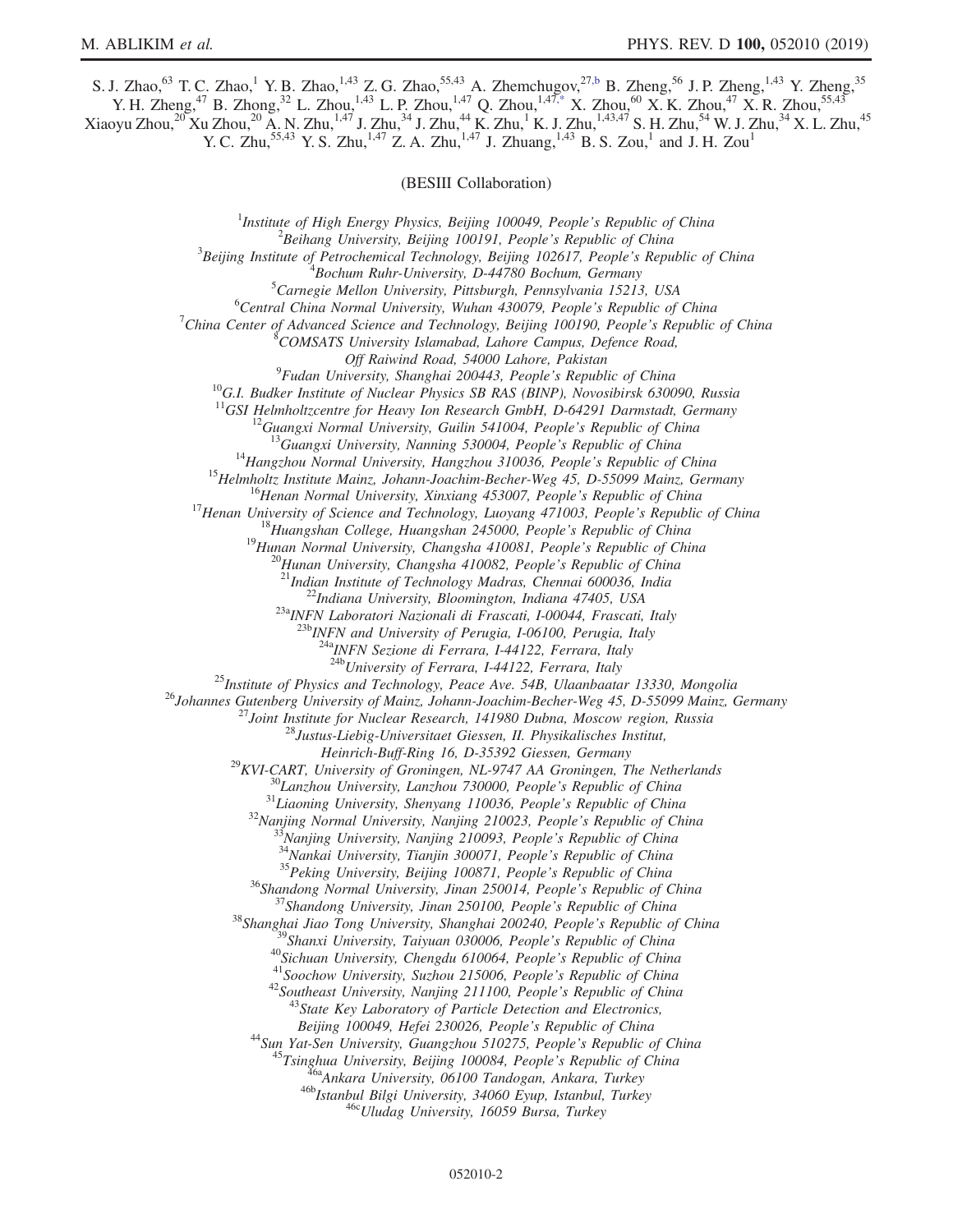<sup>46d</sup>Near East University, Nicosia, North Cyprus, Mersin 10, Turkey<br>
<sup>46d</sup>Near East University of Sciences, Beijing 100049, People's Republic of China<br>
<sup>48</sup>University of Chinese Academy of Sciences, Beijing 100049, People

<sup>59</sup>Uppsala University, Box 516, SE-75120 Uppsala, Sweden<br><sup>60</sup>Wuhan University, Wuhan 430072, People's Republic of China<br><sup>61</sup>Xinyang Normal University, Xinyang 464000, People's Republic of China<br><sup>61</sup>Xinyang Normal Univers

(Received 9 August 2019; published 19 September 2019)

Based on the data sample of 448.1  $\times$  10<sup>6</sup>  $\psi$ (3686) events collected with the BESIII detector at BEPCII, we present a study of the decays  $\psi(3686) \to \gamma \chi_{cJ} \to \gamma \bar{p} K^{*+} \Lambda + \text{c.c.}$  and  $\psi(3686) \to \bar{p} K^{*+} \Lambda + \text{c.c.}$  The branching fractions of  $\chi_{cJ} \to \bar{p}K^{*+}\Lambda$  + c.c. ( $J = 0, 1, 2$ ) are measured to be  $(4.8 \pm 0.7 \pm 0.5) \times 10^{-4}$ ,  $(5.0 \pm 0.5 \pm 0.4) \times 10^{-4}$ , and  $(8.2 \pm 0.9 \pm 0.7) \times 10^{-4}$ , respectively, where the first uncertainties are statistical and the second systematic. The branching fraction of  $\psi(3686) \to \bar{p}K^{*+}\Lambda + \text{c.c.}$  is measured to be  $(6.3 \pm 0.5 \pm 0.5) \times 10^{-5}$ . All these decay modes are observed for the first time.

DOI: [10.1103/PhysRevD.100.052010](https://doi.org/10.1103/PhysRevD.100.052010)

<span id="page-2-10"></span>[\\*](#page-1-0) Corresponding author.

<span id="page-2-9"></span>zhouqi[a](#page-0-0)o $@$ ihep.ac.cn

<sup>a</sup>Also at Bogazici University, 34342 Istanbul, Turkey.

<span id="page-2-1"></span><sup>[b](#page-0-1)</sup>Also at the Moscow Institute of Physics and Technology, Moscow 141700, Russia.

Also at the Functional Electronics Laboratory, Tomsk State University, Tomsk, 634050, Russia.

<span id="page-2-0"></span><sup>d</sup>Also at the Novosibirsk State University, Novosibirsk, 630090, Russia.

<span id="page-2-8"></span><sup>e</sup>Also at the NRC "Kurchatov Institute", PNPI, 188300, Gatchina, Russia.

<span id="page-2-3"></span>Also at Istanbul Arel University, 34295 Istanbul, Turkey.

<span id="page-2-5"></span>[g](#page-0-5) Also at Goethe University Frankfurt, 60323 Frankfurt am Main, Germany.

<span id="page-2-2"></span><sup>h</sup>Also at Key Laboratory for Particle Physics, Astrophysics and Cosmology, Ministry of Education; Shanghai Key Laboratory for Particle Physics and Cosmology; Institute of Nuclear and Part[i](#page-0-7)cle Physics, Shanghai 200240, People's Republic of China.

<span id="page-2-7"></span>Also at Government College Women University, Sialkot - 51310. Punjab, Pakistan. [j](#page-0-8)

<span id="page-2-4"></span><sup>j</sup>Also at Key Laboratory of Nuclear Physics and Ion-beam Application (MOE) and Institute of Modern Physics, Fudan University, Shanghai 200443, People's Republic of China. [k](#page-0-2)

<span id="page-2-6"></span>Also at Harvard University, Department of Physics, Cambridge, Massachusetts 02138, USA.

Published by the American Physical Society under the terms of the [Creative Commons Attribution 4.0 International](https://creativecommons.org/licenses/by/4.0/) license. Further distribution of this work must maintain attribution to the author(s) and the published article's title, journal citation, and DOI. Funded by SCOAP<sup>3</sup>.

### I. INTRODUCTION

The quark model provides a good description of both the ground states and some excited states of baryons. However, several resonances that are predicted by this model have not yet been observed, and hence there is an intense experimental effort underway to find these missing states [\[1\]](#page-9-0). The baryon coupling in conventional production channels (e.g.,  $\gamma$ -nucleon) can be quite small, but the coupling between baryons and  $\chi_{cJ}$  decays via gg gluons could be larger (e.g.,  $\psi$  or  $\chi_{cJ}$  decays). For this reason, charmonium decay is a promising process to study excited nucleons and hyperons [\[2\].](#page-9-1)

The BES Collaboration has reported a study of  $J/\psi \rightarrow$  $\bar{p}K^+\Lambda$  + c.c. and  $\psi(3686) \rightarrow \bar{p}K^+\Lambda$  + c.c. decays [\[3\]](#page-9-2), in which a threshold enhancement in the  $\bar{p}\Lambda$  mass spectrum was observed. Throughout this paper, the inclusion of charge conjugate channels is implied. The BESIII Collaboration also reported a study of  $\psi(3686) \rightarrow \gamma \bar{p} K^+ \Lambda$  [\[4\]](#page-9-3), where a near threshold enhancement in the mass spectrum of  $\bar{p}\Lambda$  was observed in  $\chi_{c0}$  decay. This enhancement may be interpreted as a quasibound dibaryon state, or as an enhancement due to final-state interaction, or simply as an interference effect of high-mass  $N^*$  and  $\Lambda^*$  states [\[4\]](#page-9-3). The study of the resonant structures in the similar decay modes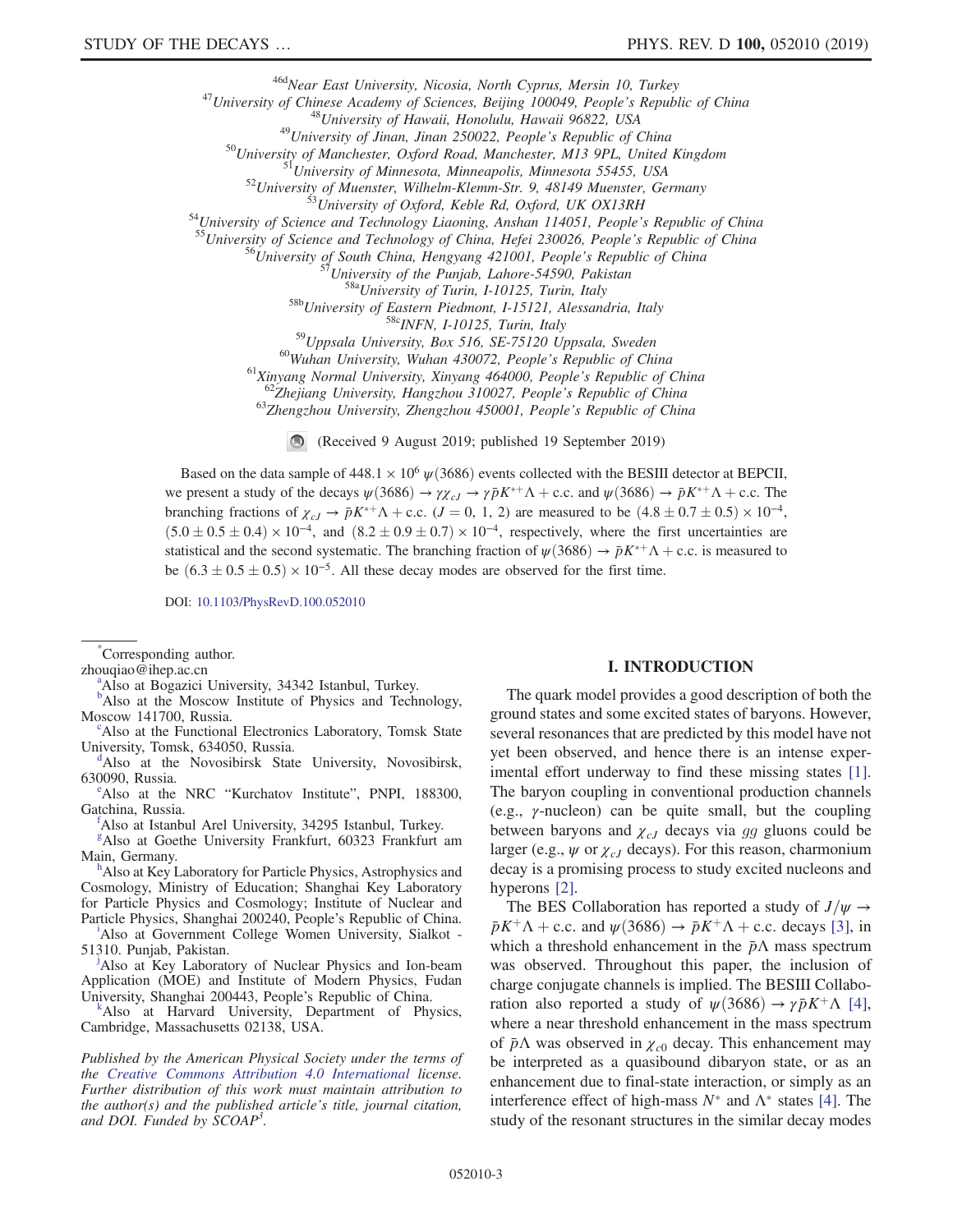$\psi$ (3686)  $\rightarrow \gamma \chi_{cJ} \rightarrow \gamma \bar{p} K^{*+} \Lambda$  and  $\psi$ (3686)  $\rightarrow \bar{p} K^{*+} \Lambda$  may help in the understanding of the  $\bar{p}\Lambda$  threshold structure.

Until now, no experimental results exist concerning the decays  $\psi(3686) \rightarrow \gamma \chi_{cJ} \rightarrow \gamma \bar{p} K^{*+} \Lambda$  and  $\psi(3686) \rightarrow$  $\bar{p}K^{*+}\Lambda$ . In this analysis, the branching fractions (BFs) of  $\chi_{cJ} \rightarrow \bar{p}K^{*+} \Lambda$  (*J* = 0, 1, 2) and  $\psi(3686) \rightarrow \bar{p}K^{*+} \Lambda$  are measured for the first time with a data sample of  $448.1 \times$  $10^6 \psi(3686)$  events [\[5\].](#page-9-4) Moreover, possible substructures in invariant mass spectra of  $\bar{p}K^{*+}$ ,  $K^{*+}\Lambda$ , and  $\bar{p}\Lambda$  are investigated.

## II. BESIII DETECTOR AND MONTE CARLO SIMULATION

The Beijing Electron Positron Collider II (BEPCII) is a double-ring  $e^+e^-$  collider running at center-of-mass energy ranging from 2.0 to 4.6 GeV. The BESIII detector [\[6\]](#page-9-5) at BEPCII, with a geometrical acceptance of 93% of the  $4\pi$ solid angle, operates in a magnetic filed of 1.0 T provided by a superconducting solenoid magnet. The detector is composed of a helium-based main drift chamber (MDC), a plastic-scintillator time-of-flight (TOF) system, a CsI(Tl) electromagnetic calorimeter (EMC) and a resistive plate chambers (RPC)-based muon chamber (MUC). The spatial resolution of the MDC is better than 130  $\mu$ m, the charged track momentum resolution is 0.5% at 1 GeV/c, and the energy-loss  $(dE/dx)$  resolution is better than 6% for electrons from Bhabha events. The time resolution of the TOF is 80 ps (110 ps) in the barrel (endcaps. The energy resolution of the EMC at 1.0 GeV is 2.5% (5%) in the barrel (endcaps). The position resolution in the MUC is better than 2 cm.

Simulated Monte Carlo (MC) events are used to determine the detection efficiency, optimize selection criteria and estimate the level of contamination from background processes. The GEANT 4-based [\[7\]](#page-9-6) simulation package BOOST includes a geometric and material description of the BESIII detector, detector response, and digitization models, and also tracks the running conditions and performance of the detector. The production of  $\psi(3686)$  events is simulated with KKMC [\[8\],](#page-9-7) where the known decay modes are generated by EVTGEN [\[9,10\]](#page-9-8) with their BFs taken from the Particle Data Group (PDG) [\[11\],](#page-9-9) and the remaining unknown decays are generated by LUNDCHARM [\[12\]](#page-9-10). Exclusive MC samples of  $\psi(3686) \to \gamma \chi_{cJ} \to \gamma \bar{p} K^{*+} \Lambda$ and  $\psi(3686) \rightarrow \bar{p}K^{*+} \Lambda$  are generated to determine detection efficiencies. In the signal MC simulation, the angular distribution of the decay  $\psi$ (3686)  $\rightarrow \gamma \chi_{cJ}$  has the form 1 +  $\alpha$  cos<sup>2</sup>  $\theta$  with  $\alpha = 1, -1/3, 1/13$  for  $J = 0, 1, 2$ , respectively, where  $\theta$  is the photon polar angle [\[13\].](#page-9-11) The weak decay of  $\Lambda$  is generated with a model that includes parity violation. Other relevant decays are generated with BESEVTGEN [\[10\]](#page-9-12) with a uniform distribution in phase space.

# **III.** ANALYSIS OF  $\psi$ (3686)  $\rightarrow \gamma \chi_{cJ} \rightarrow \gamma \bar{p} K^*$ +  $\Lambda$

#### A. Event selection

The process  $\psi(3686) \rightarrow \gamma \chi_{cJ} \rightarrow \gamma \bar{p} K^{*+} \Lambda$  is reconstructed with  $\Lambda \to p\pi^-$ ,  $K^{*+} \to K^+\pi^0$ , and  $\pi^0 \to \gamma\gamma$ . Events are required to have at least two positive and two negative charged tracks. For each charged track, the polar angle in the MDC must satisfy  $|\cos \theta|$  < 0.93. The combined TOF and  $dE/dx$  information is used to form particle identification (PID) confidence levels for pion, kaon and proton hypotheses. Each track is assigned to the particle hypothesis with the highest confidence level. The identified  $\bar{p}$  and  $K^+$  candidates are further required to have their point of closest approach to the interaction point (IP) within  $\pm 1$  cm in the plane perpendicular to beam direction and within  $\pm 10$  cm in the plane of the beam direction. A common vertex constraint is applied to all  $p\pi^-$  pairs assumed to arise from a  $\Lambda$  decay, and the production of the Λ candidates is constrained to be at the interaction point. Only  $dE/dx$  information is used for the PID of p and  $\pi^$ candidates in Λ decays, because many of these particles do not reach the TOF on account of their low momentum.

Photon candidates are required to have energy deposition greater than 25 MeV in the barrel EMC ( $|\cos \theta|$  < 0.8) and 50 MeV in the end cap EMC  $(0.86 < |\cos \theta| < 0.92)$ . To exclude showers from charged tracks, the angle between the direction of the photon and the nearest charged track is required to be greater than 5°. In addition, the angle between the direction of the photon and antiproton is required to be greater than 10° to suppress background from anti-proton annihilation in the detector. The measured EMC time is required to be within 0 and 700 ns of start time of the event to suppress electronic noise and any energy deposition unrelated to the event.

To improve the mass resolution, the selected photons, antiproton, kaon, and  $\Lambda$  candidate are subjected to a five-constraint (5C) kinematic fit under the hypothesis of  $\psi$ (3686)  $\rightarrow$  $\gamma \bar{p} K^+ \pi^0 \Lambda$  with the invariant mass of the two photons being constrained to the  $\pi^0$  mass. The  $\chi^2$  of the 5C fit is required to be less than 70. For events with more than one combination satisfying this requirement, only the combination with the smallest  $\chi^2$  is accepted. To veto background events from  $\psi(3686) \rightarrow \bar{p}K^+\pi^0\Lambda$  and  $\psi(3686) \rightarrow \gamma\bar{p}K^+\Lambda$ , an alternative 5C (4C) kinematic fitis performed under the hypotheses of  $\psi$ (3686)  $\rightarrow \bar{p}K^+\pi^0\Lambda$  (γ $\bar{p}K^+\Lambda$ ). We further require the confidence level of the kinematic fit for the  $\psi$ (3686)  $\rightarrow \bar{p}K^{+}\pi^{0}\Lambda$ assignment to be larger than those for the  $\psi(3686) \rightarrow$  $\gamma \bar{p} K^+ \pi^0 \Lambda$  and  $\psi$  (3686)  $\rightarrow \gamma \bar{p} K^+ \Lambda$  hypotheses.

The  $K^+\pi^0$  invariant mass distribution is shown in Fig. [1\(a\),](#page-4-0) where an obvious  $K^{*+}$  structure can be seen. The  $K^{*+}$  candidates are selected by requiring  $|M_{K^+\pi^0}$  $|M_{K^{*+}}|$  < 0.1 GeV/ $c^2$ , where  $M_{K^{*+}}$  is the nominal mass of the  $K^{*+}$  meson [\[11\].](#page-9-9) The  $K^{*+}$  sidebands, also indicated in Fig. [1\(a\)](#page-4-0), are chosen to be  $1.1 < M_{K^+\pi^0} < 1.2 \text{ GeV}/c^2$  and  $0.65 < M_{K^+\pi^0} < 0.75 \text{ GeV}/c^2$ . Figure [1\(b\)](#page-4-0) shows the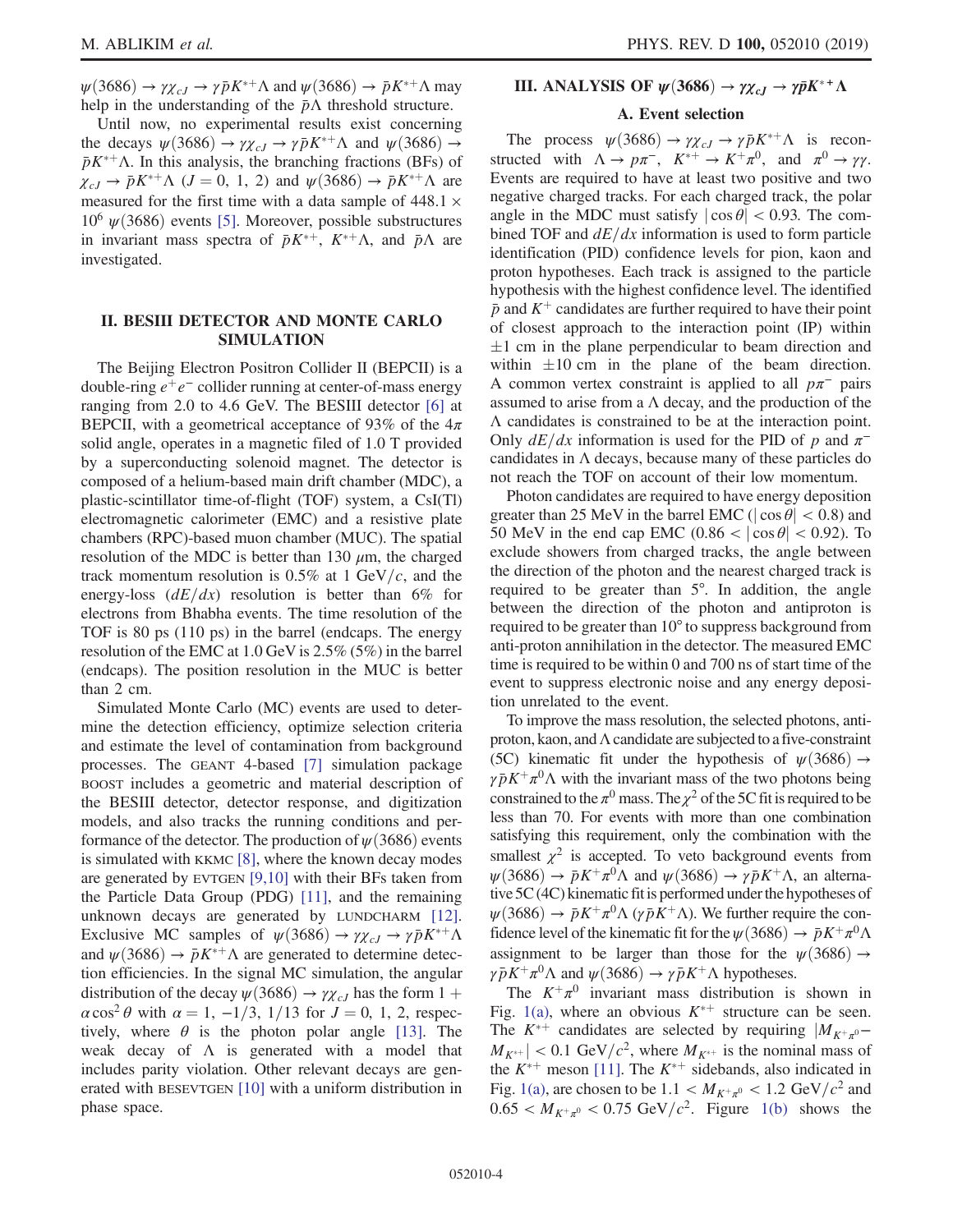<span id="page-4-0"></span>

FIG. 1. Invariant mass distribution of (a)  $K^+\pi^0$  and (b)  $p\pi^-$ . The solid arrows indicate the mass windows used as the selection criteria in the analysis. The dashed arrows indicate the sidebands region.

<span id="page-4-1"></span>

FIG. 2. Invariant mass spectrum of  $\bar{p}K^{*+}\Lambda$ . The three arrowpairs indicate, from left to right, the mass windows for  $\chi_{c0}$ ,  $\chi_{c1}$ , and  $\chi_{c2}$ , respectively.

 $M_{p\pi}$ - distribution, from which  $\Lambda$  candidates are selected by requiring  $|M_{p\pi} - M_{\Lambda}| < 6 \text{ MeV}/c^2$ , where  $M_{\Lambda}$  is the nominal Λ mass [\[11\].](#page-9-9) Background events from  $\psi$ (3686)  $\rightarrow$  $J/\psi \pi^0 \pi^0$ ,  $J/\psi \rightarrow \bar{p}K^+ \Lambda$  are rejected by requiring  $|M_{\bar{p}K^+\Lambda}-M_{J/\psi}| > 0.05$  GeV/ $c^2$ , where  $M_{J/\psi}$  is the nominal  $J/\psi$  mass [\[11\].](#page-9-9) To remove the background from the cascade decay  $\psi$ (3686)  $\rightarrow \bar{p}K^+\Sigma^0$ ,  $\Sigma^0 \rightarrow \gamma\Lambda$ , the additional selection requirement  $M_{\gamma\Lambda} > 1.21 \text{ GeV}/c^2$  is applied.

After applying these requirements,  $\chi_{cJ}$  signals are clearly seen in the invariant mass spectrum of  $\bar{p}K^{*+}\Lambda$ , as shown in Fig. [2.](#page-4-1) The mass windows used to select the  $\chi_{c0}, \chi_{c1}, \chi_{c2}$ candidates correspond to about three times the  $\chi_{cJ}$ width convolved with the mass resolution, which are 3.35–3.48, 3.49–3.53, and 3.53–3.59 GeV/ $c^2$ , respectively.

The invariant mass spectra of the  $\bar{p}K^{*+}$ ,  $\bar{p}\Lambda$ , and  $K^{*+}\Lambda$ combinations and the corresponding Dalitz plots are shown in Fig. [3](#page-4-2) for each  $\chi_{cJ}$  state. No significant substructure is seen in the Dalitz plots of  $\bar{p}K^{*+}\Lambda$  distributions. In order to search for the near-threshold structure of  $M_{\bar{p}\Lambda}$  observed in Ref. [\[4\]](#page-9-3) in the decay  $\chi_{c0} \to \bar{p} K^+ \Lambda$ , fits are performed on  $M_{\bar{p}\Lambda}$  where the structure is described by a weighted Breit-Wigner resonance with parameters fixed to those reported in Ref. [\[4\].](#page-9-3) These fits return a statistical significance for the structure of 2.1 $\sigma$ , 2.5 $\sigma$ , and 1.9 $\sigma$  for the  $\chi_{c0}$ ,  $\chi_{c1}$ , and  $\chi_{c2}$ states, respectively.

### B. Background study

<span id="page-4-3"></span>Using an inclusive MC sample of  $506 \times 10^6 \text{ }\psi(3686)$ events, the background from fake  $\Lambda$  is found together with fake  $K^{*+}$ . So, the background can be categorized into the following four types: (1) events with a genuine  $K^{*+}$  and a fake  $\chi_{cJ}$  (K<sup>\*</sup>, non- $\chi_{cJ}$ ); (2) events with a genuine  $\chi_{cJ}$  and a fake  $K^*$  ( $\chi_{cJ}$ , non- $K^*$ ); (3) events with fake  $K^*$  and  $\chi_{cJ}$ candidates (non- $K^*$ , non- $\chi_{cJ}$ ); (4) events containing a genuine  $K^{*+}$  and a genuine  $\chi_{cJ}$  ( $K^*, \chi_{cJ}$ ). The contributions from the first three categories can be estimated by performing a two-dimensional (2-D) fit to the distribution of  $M_{K^+\pi^0}$  versus  $M_{\bar{p}K^{\ast+\Lambda}}$ . The fourth type of background events come mainly from the processes  $\psi$ (3686)  $\rightarrow \gamma \chi_{cJ} \rightarrow$  $\gamma \bar{p} K^{*+} \Lambda \rightarrow \gamma \gamma \bar{p} K^{+} \Lambda$ ,  ${}^+\Lambda \to \gamma \gamma \bar{p} K^+ \Lambda, \qquad \psi(3686) \to \gamma \chi_{cJ} \to \gamma \bar{p} K^{*+} \Lambda \to$  $\gamma \bar{p} K^{*+} \gamma p \pi^-, \psi(3686) \to \gamma \chi_{cJ} \to \gamma \gamma J/\psi \to \gamma \gamma \bar{p} K^{*+} \Lambda$  and  $\psi(3686) \rightarrow \gamma \chi_{cJ} \rightarrow \gamma \bar{p} K^{*+} \Sigma^0$ . The first two of these contributions are negligible, on account of the low BF of radiative  $K^{*+}$  and  $\Lambda$  decays. The level of contamination coming from the other two modes is assessed by applying the selection to samples of exclusive MC events. For the normalization procedure, the BF of  $\psi(3686) \rightarrow \gamma \chi_{cJ}$ ,  $\chi_{cJ} \rightarrow \gamma J/\psi$ ,  $J/\psi \rightarrow \bar{p}K^{*+} \Lambda$  is estimated to be less than 10<sup>−</sup><sup>5</sup>, which implies negligible background of less than one event from this source. The normalized number of  $\psi(3686) \rightarrow \gamma \chi_{cJ}, \chi_{cJ} \rightarrow \bar{p}K^{*+}\Sigma^0$  background events is estimated to be  $11.7 \pm 3.5$ ,  $5.1 \pm 2.3$ ,  $4.8 \pm 2.6$  for  $\chi_{cJ}$  $(J = 0, 1, 2)$ , where the relative BFs used to calculate these yields are estimated from dedicated studies with the same data sample.

To investigate possible background from continuum processes, the same selection criteria are applied to a data

<span id="page-4-2"></span>

FIG. 3. The Dalitz plots of  $\bar{p}K^{*+}\Lambda$  for  $\chi_{c0}$  (a),  $\chi_{c1}$  (b), and  $\chi_{c2}$  (c).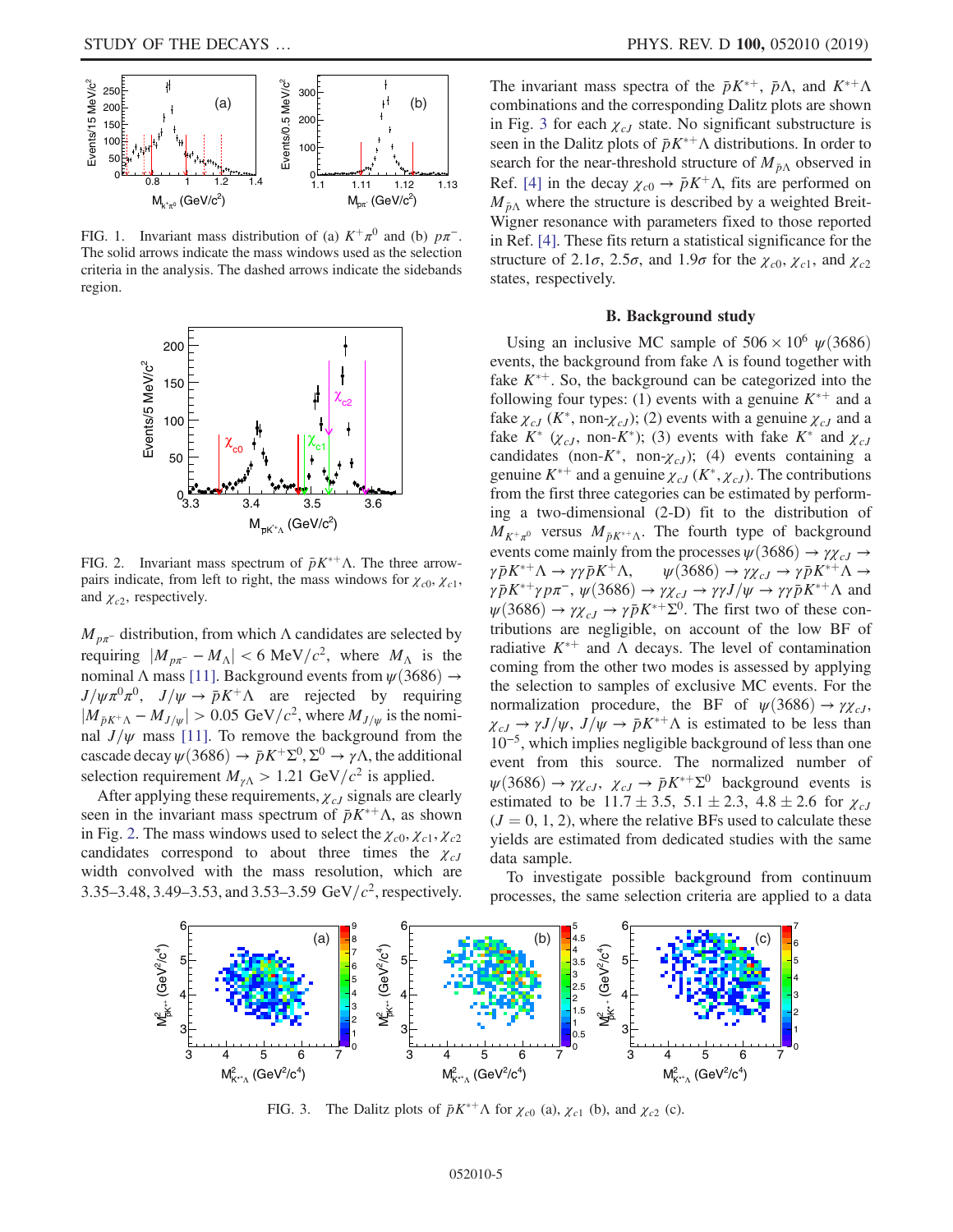<span id="page-5-0"></span>

FIG. 4. (a) Distribution of  $M_{K^+\pi^0}$  versus  $M_{\bar{p}K^{\ast+\Lambda}}$  from data. The three boxes indicate from left to right the signal region of  $\chi_{c0}, \chi_{c1}$ , and  $\chi_{c2}$ , respectively. (b) 2-D histogram sampled from the composite PDF of the 2-D fit. (c) and (d) are projections of the 2-D fit on the distributions of  $M_{K^+\pi^0}$  and  $M_{\bar{p}K^+\Lambda}$ , respectively. The dots with error bars are data; the solid curves show the fitting result; the longdashed curves are  $(K^{*+}, \chi_{cJ})$  signal; the short-dashed curves are  $(K^{*+}, non-\chi_{cJ})$  background; the dot-dashed curves are  $(\chi_{cJ}, non-K^{*+})$ background and the dotted curves are (non- $K^{*+}$ , non- $\chi_{cJ}$ ) background.

sample of 2.93 fb<sup>-1</sup> [\[14\]](#page-9-13) collected at  $\sqrt{s} = 3.773$  GeV. After normalizing to the integrated luminosity of the  $\psi(3686)$  data sample,  $20.1 \pm 4.1$  events survive and no peak is found in the mass spectrum of  $M_{\bar{p}K^{*+}\Lambda}$ . As a cross check the selection is also performed on a data sample of check the selection is also performed on a data sample of 44.5 pb<sup>-1</sup> collected at  $\sqrt{s} = 3.65$  GeV. Only one event survives, which corresponds to 14 events when normalized to the integrated luminosity of the  $\psi$ (3686) data sample, and is consistent with the result of the first study. In the BF measurement any continuum contribution is included in the other sources of nonpeaking background and the total is estimated by the 2-D fit described below.

# <span id="page-5-1"></span>C. Branching fraction measurement of  $\chi_{cJ} \to \bar{p}K^*$ <sup>+</sup>  $\Lambda$

The distribution of  $M_{K^+\pi^0}$  versus  $M_{\bar{p}K^{*+}\Lambda}$  is shown in Fig. [4](#page-5-0). An unbinned extended maximum-likelihood 2-D fit is performed on this distribution to determine the number of  $(K^{*+}, \chi_{cJ})$  events. The composite probability density function (PDF) is constructed as follows:

$$
F = N_{\text{sig}}^{\text{obs}} \times (F_{\text{sig}}^{K^*} \cdot F_{\text{sig}}^{\chi_{cJ}}) + N_{\text{bkg}}^{\chi_{cJ},\text{non}-K^*} \times (F_{\text{bkg}}^{\text{non}-K^*} \cdot F_{\text{sig}}^{\chi_{cJ}}) + N_{\text{bkg}}^{K^*,\text{non}-\chi_{cJ}} \times (F_{\text{bkg}}^{\text{non}-\chi_{cJ}} \cdot F_{\text{sig}}^{K^*}) + N_{\text{bkg}}^{\text{non}-K^* \chi_{cJ}} \times (F_{\text{bkg}}^{\text{non}-K^*} \cdot F_{\text{bkg}}^{\text{non}-\chi_{cJ}}).
$$
 (1)

Here,  $N_{sig}^{obs}$ ,  $N_{bkg}^{\chi_{cJ},non-K^*}$ ,  $N_{bkg}^{K^*,non-\chi_{cJ}}$ , and  $N_{bkg}^{non-K^*\chi_{cJ}}$  are the numbers of  $(K^*, \chi_{cJ})$  signal events,  $(\chi_{cJ}, \text{non-}K^*)$ ,  $(K^*, \text{non-}K^*)$  $\chi_{cJ}$ ), and (non-K<sup>\*</sup>, non- $\chi_{cJ}$ ) background events, respectively.

The shape of the  $K^{*+}$  resonance,  $F_{\text{sig}}^{K^*}$ , is described by a P-wave Breit-Wigner (BW) function [\[15\]](#page-9-14) convolved with a double-Gaussian function (DG) that accounts for detector resolution, the parameters of which are determined from MC simulation. The definition of  $F_{sig}^{K^*}$  is

$$
F_{\text{sig}}^{K^*}(s) = \frac{M\Gamma(s)}{(s^2 - M^2)^2 + M^2\Gamma(s)^2} \otimes DG(s), \qquad (2)
$$

where  $\Gamma(s) = \Gamma(\frac{M}{s})^2(\frac{q}{q_0})^{2L+1}$ , s is the invariant mass of the  $K^+\pi^0$  pair, M and  $\Gamma$  are the  $K^{*+}$  mass and width [\[11\]](#page-9-9), q is the  $K^+$  momentum in the  $K^{*+}$  rest frame,  $q_0$  is the q value at  $s = M$ , and  $L = 1$  is the relative orbital angular momentum of  $K^+\pi^0$ .

The background distribution of the fake  $K^{*+}$  contribution,  $F_{\text{bkg}}^{\text{non-K*}}$ , is described by truncated polynomial function  $F_{\text{bkg}}^{\text{non}-K^*}(s) = (s - m_t)^a e^{-bs - cs^2}$  [\[15\],](#page-9-14) where  $m_t$  is the threshold mass for  $K^+\pi^0$  and a, b, c are free parameters.

The shape of the  $\chi_{cJ}$  signal is described by

$$
F_{\text{sig}}^{\chi_{cJ}} = E_\gamma^3 \cdot f(E_\gamma) \cdot BW(m) \cdot \frac{B_I(Q)}{B_I(Q_0)} \otimes G(m; \mu, \sigma). \tag{3}
$$

Here  $E_{\gamma}^{3}$  is an E1 radiative-transition factor and  $f(E_{\gamma}) =$  $rac{E_0^2}{E_y E_0 + (E_y - E_0)^2}$  is a damping factor [\[16\],](#page-9-15) where  $E_\gamma$  is the energy of the radiative photon in the  $\psi$ (3686) rest frame and  $E_0 = \frac{M_{\psi(3686)}^2 - M_{\chi cJ}^2}{2M_{\psi(3686)}^2}$ . In the relativistic BW function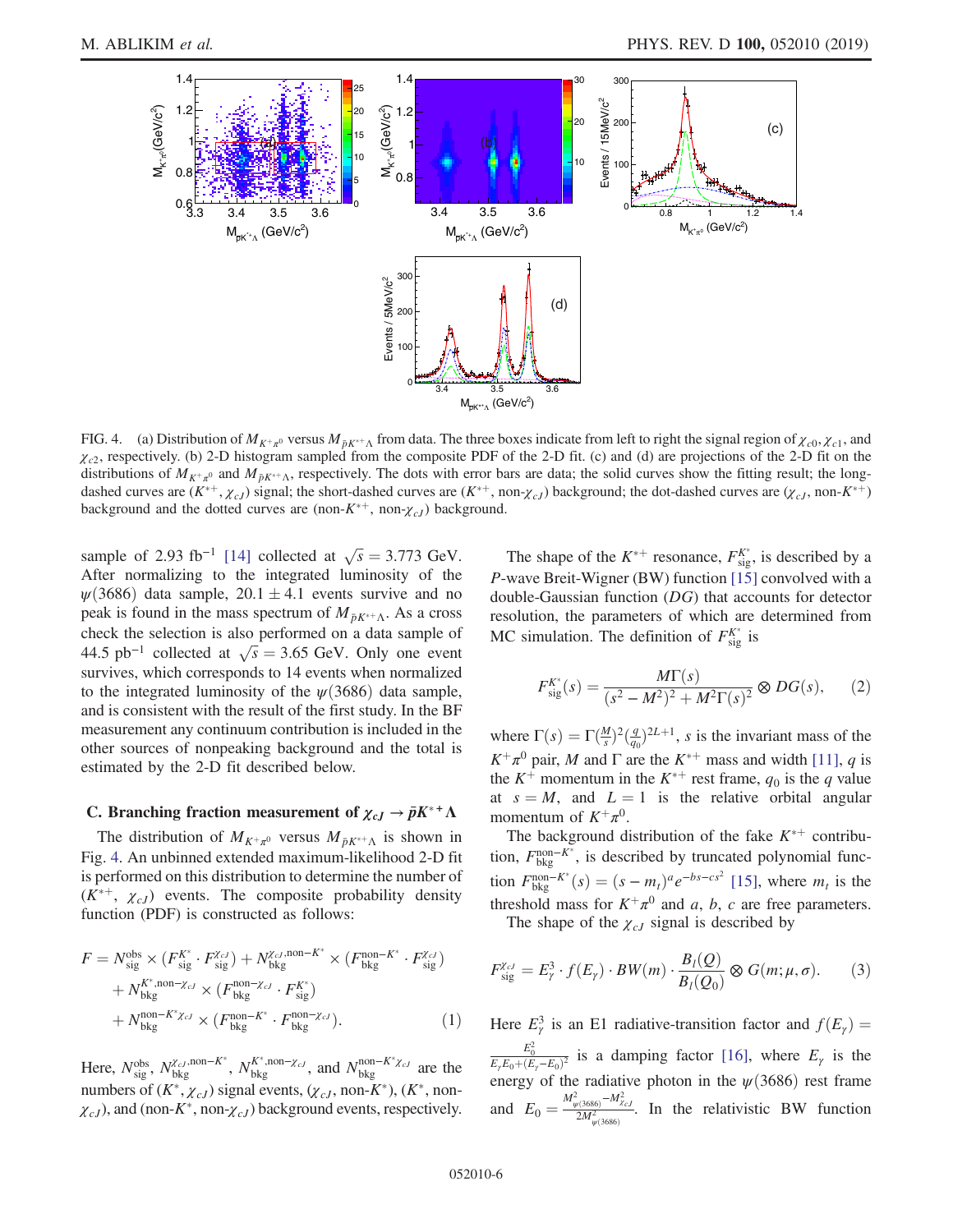$BW(m)$ , the mass and width of the  $\chi_{cJ}$  are fixed to the PDG [\[11\]](#page-9-9) values. The Blatt-Weisskopf barrier factor [\[17\]](#page-9-16)  $B_l(Q)$ is a function of  $Q$ , which is the momentum of either the radiative photon or the  $\chi_{cJ}$  in the  $\psi$ (3686) rest frame,  $Q_0$  is the Q value at  $m = M_{\chi_{cl}}$ , where m is the invariant mass of the  $\bar{p}K^{*+}\Lambda$  combination. Finally,  $G(m; \mu, \sigma)$  is a modified Gaussian function parametrizing the instrumental mass resolution, taking the form [\[18\]](#page-9-17)

$$
G(m; \mu, \sigma) = \frac{1}{\sqrt{2\pi}\sigma} e^{-\left(\left|\frac{m-\mu}{\sigma}\right|\right)^{1+\frac{1}{1+\left|\frac{m-\mu}{\sigma}\right|}}},\tag{4}
$$

where the parameters are determined from MC simulation. The shape of fake  $\chi_{cJ}$  candidates,  $F_{\text{bkg}}^{\text{non-}\chi_{cJ}}$ , is described

by an ARGUS [\[19\]](#page-9-18) function.

The fit yields  $254 \pm 35$  ( $K^{*+}$ ,  $\chi_{c0}$ ) events with a statistical significance of 7.2 $\sigma$ , 328 ± 36 ( $K^{*+}$ ,  $\chi_{c1}$ ) events with a statistical significance of 11.6 $\sigma$ , and 476  $\pm$  52 ( $K^{*+}$ ,  $\chi_{c2}$ ) events with a statistical significance of 15.2 $\sigma$ . The statistical significance is determined from the change of the log-likelihood value and the degrees of freedom in the fit when performed with and without a signal component. The 2-D histogram sampled from the composite PDF and the projections of the fit on the  $M_{K^+\pi^0}$  and  $M_{\bar{p}K^{*+}\Lambda}$ distributions are shown in Fig. [4.](#page-5-0)

The BF of  $\chi_{cJ} \to \bar{p}K^{*+} \Lambda$  is calculated by

$$
\mathcal{B} = \frac{N_{\text{sig}}^{\text{obs}} - N_{\text{bkg}}}{\epsilon \cdot N_{\psi(3686)} \cdot \mathcal{B}(\psi(3686) \to \gamma \chi_{cJ})} \times \frac{1}{\mathcal{B}(\Lambda \to p\pi^{-}) \cdot \mathcal{B}(K^{*+} \to K^{+}\pi^{0}) \cdot \mathcal{B}(\pi^{0} \to \gamma\gamma)},
$$
(5)

where  $N_{sig}^{obs}$  is the number of signal event returned from the 2-D fit and  $N_{\text{bkg}} = 11.7 \pm 3.5, 5.1 \pm 2.3, 4.8 \pm 2.6$  are the numbers of  $(K^*, \chi_{c0})$ ,  $(K^*, \chi_{c1})$ ,  $(K^*, \chi_{c2})$  peaking background events, respectively, which is reported in Sec. [III B](#page-4-3);  $N_{\psi(3686)} = (448.1 \pm 2.9) \times 10^6$  is the number of  $\psi(3686)$ events [\[5\]](#page-9-4), and  $\epsilon$  are detection efficiencies which are determined from MC simulation and found to be  $(5.51 \pm 0.05)\%$ ,  $(7.07 \pm 0.06)\%$ , and  $(6.31 \pm 0.06)\%$ for the  $\chi_{c0}$ ,  $\chi_{c1}$ , and  $\chi_{c2}$  signals, respectively. The BFs  $\mathcal{B}(\psi(3686) \to \gamma \chi_{cJ}), \mathcal{B}(\Lambda \to p\pi^{-}), \mathcal{B}(K^{*+} \to K^{+}\pi^{0}),$  and  $\mathcal{B}(\pi^0 \to \gamma \gamma)$  are taken from Ref. [\[11\]](#page-9-9). The BFs of  $\chi_{cJ} \to$  $\bar{p}K^{*+}\Lambda$  are measured to be  $(4.8 \pm 0.7) \times 10^{-4}$  for the  $\chi_{c0}$ mode,  $(5.0 \pm 0.5) \times 10^{-4}$  for the  $\chi_{c1}$  mode, and  $(8.2 \pm$  $(0.9) \times 10^{-4}$  for the  $\chi_{c2}$  mode, where the uncertainties are statistical only.

# IV. STUDY OF  $\psi(3686) \rightarrow \bar{p}K^{*+}\Lambda$

#### A. Event selection

Events are selected containing at least two photons, one  $\bar{p}$ , one  $K^+$ , and one Λ candidate, identified using the same criteria as employed in the  $\psi(3686) \rightarrow \gamma \bar{p} K^{*+} \Lambda$  analysis. The selected particles are subjected to a 5C kinematic fit under the hypothesis of  $\psi(3686) \rightarrow \bar{p}K^+\pi^0\Lambda$ , with the invariant mass of the two photons constrained to the  $\pi^0$ mass. The  $\chi^2$  of the 5C fit is required to be less than 100. For events with more than one combination meeting this requirement, only the combination with the smallest  $\chi^2$  is retained for further analysis. To veto backgrounds from  $\psi$ (3686)  $\rightarrow \gamma \bar{p} K^+ \pi^0 \Lambda$  and  $\psi$ (3686)  $\rightarrow \gamma \bar{p} K^+ \Lambda$ , an alternative 5C (4C) kinematic fit is performed under the  $\psi(3686) \rightarrow \gamma \bar{p} K^+ \pi^0 \Lambda$  ( $\gamma \bar{p} K^+ \Lambda$ ) hypothesis. We further require that the confidence level of the kinematic fit for the  $\psi(3686) \rightarrow \bar{p}K^+\pi^0\Lambda$  assignment is larger than those of the  $\psi(3686) \rightarrow \gamma \bar{p} K^+ \pi^0 \Lambda$  and  $\psi(3686) \rightarrow \gamma \bar{p} K^+ \Lambda$ hypotheses.

The distribution of  $M_{K^+\pi^0}$  versus  $M_{p\pi^-}$  is shown in Fig. [5\(a\)](#page-6-0), where  $K^{*+}$  and  $\Lambda$  signals are visible. The  $\Lambda$ candidates are selected by requiring  $|M_{p\pi} - M_{\Lambda}|$  < 6 MeV/ $c^2$  and  $K^{*+}$  candidates are selected by requiring  $|M_{K^+\pi^0} - M_{K^{*+}}| < 0.1 \text{ GeV}/c^2$ . The  $K^{*+}$  sidebands are defined to be  $1.1 < M_{K^+\pi^0} < 1.2 \text{ GeV}/c^2$  and  $0.65 <$  $M_{K^+\pi^0}$  < 0.75 GeV/ $c^2$ . The distribution of  $M_{p\pi^-}$  for events within the  $K^{*+}$  signal region is shown in Fig. [5\(b\).](#page-6-0) The mass spectra of  $\bar{p}K^{*+}$ ,  $\bar{p}\Lambda$ ,  $K^{*+}\Lambda$ , and Dalitz plot after the application of all selection criteria are shown in Fig. [6](#page-7-0). A near-threshold structure in the  $M_{\bar{p}\Lambda}$  is fitted with a  $1.7\sigma$  signficance, using the same parametrization as in the  $\chi_{cJ} \rightarrow \bar{p}K^{*+} \Lambda$  analysis.

#### B. Background study

<span id="page-6-1"></span>Using an inclusive MC sample of  $506 \times 10^6 \psi(3686)$ events, the background from fake  $\Lambda$  is found together with fake  $K^{*+}$ . The sources of background can be categorized into two types: peaking background events with genuine  $K^{*+}$  mesons in the final state and nonpeaking background events with fake  $K^{*+}$  candidates. The nonpeaking background can be estimated from a fit to the  $M_{K^+\pi^0}$  spectrum. The major peaking backgrounds are found to be:  $\psi(3686) \rightarrow \gamma \chi_{cJ} \rightarrow \gamma \bar{p} K^{*+} \Lambda$  ( $J = 0, 1, 2$ ) and  $\psi(3686) \rightarrow \bar{p}K^{*+}\Sigma^0$ ,  $\Sigma^0 \rightarrow \gamma \Lambda$ . Corresponding exclusive MC samples are generated for further studies. The selection criteria are applied to these exclusive MC samples and the number of surviving events are normalized by the

<span id="page-6-0"></span>

FIG. 5. (a) Distribution of  $M_{K^+\pi^0}$  versus  $M_{p\pi^-}$ . The box indicates the signal region. (b) Invariant mass distribution of  $p\pi$ <sup>-</sup>. The arrows indicates the mass window used in the selection.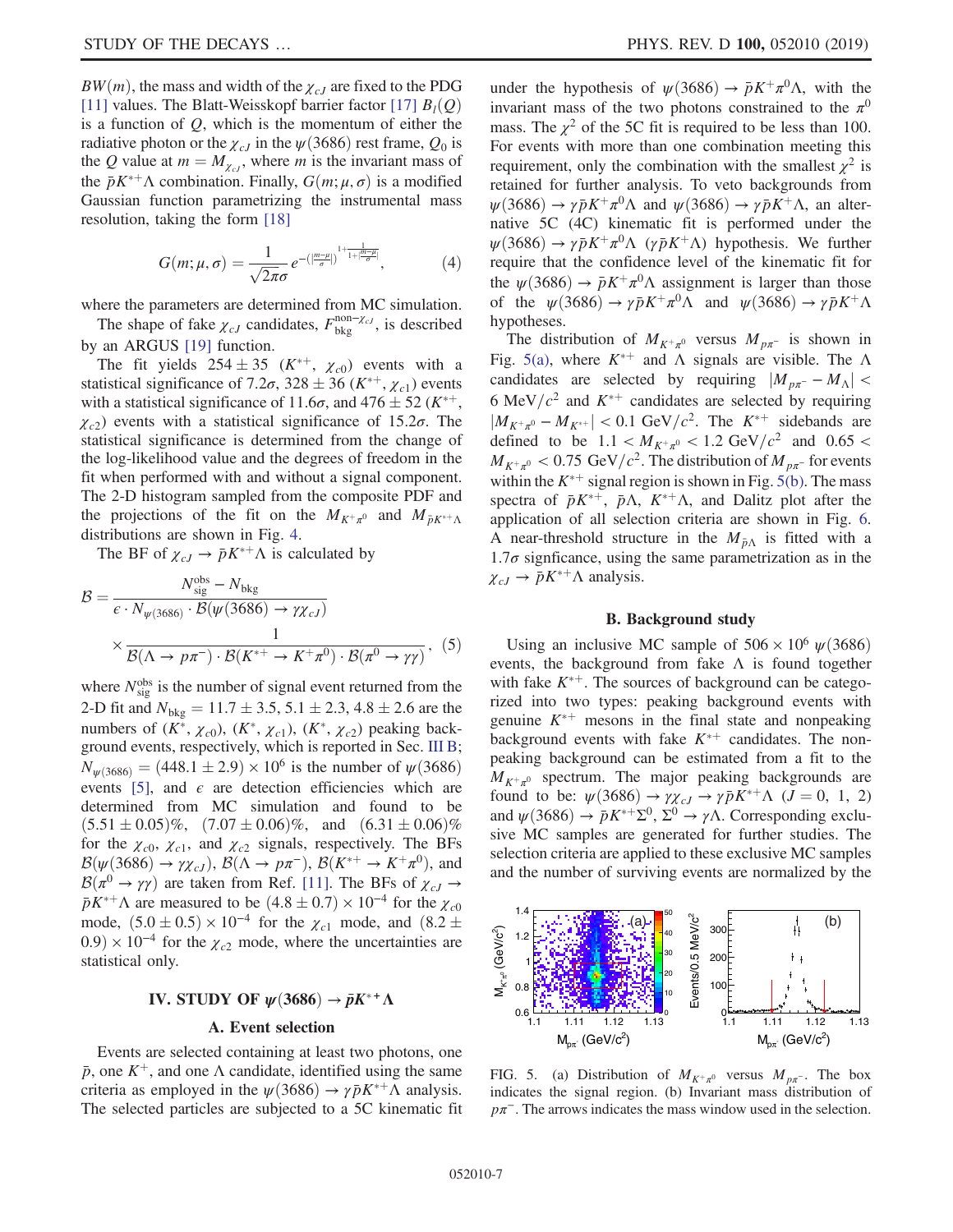<span id="page-7-0"></span>

FIG. 6. Invariant mass spectra of (a)  $M_{\bar{p}K^{*+}}$ , (b)  $M_{\bar{p}\Lambda}$ , and (c)  $M_{K^{*+}\Lambda}$ . The dots with error bars are data. The shaded histograms are background from inclusive MC sample. The dashed lines are background that are estimated from the  $K^{*+}$  sidebands and are normalized to the signal region. The solid lines are the sum of phase-space MC sample and non- $K^{*+}$  background that are normalized to signal yields. (d) Dalitz plot of  $\bar{p}K^{*+}\Lambda$ .

BFs of the relevant decay processes. The normalized number of  $\psi(3686) \to \bar{p}K^{*+}\Sigma^0$  background events is 5.2  $\pm$  1.1 and the expected numbers of  $\psi$ (3686)  $\rightarrow \gamma \chi_{cJ}$   $\rightarrow$  $\gamma \bar{p} K^{*+} \Lambda$  ( $J = 0, 1, 2$ ) background decays are  $1.9 \pm 0.3$ ,  $4.5 \pm 0.5$  and  $8.8 \pm 1.0$ , respectively.

 $\lambda \pm 0.5$  and 8.8 ± 1.0, respectively.<br>A data sample of 2.93 fb<sup>-1</sup> [\[14\]](#page-9-13) collected at  $\sqrt{s} =$ 3.77 GeV is used to investigate possible background from continuum processes. After normalizing to the integrated luminosity of the  $\psi$ (3686) data sample, 164.1  $\pm$  9.5 events survive and a clear  $K^{*+}$  peak is found in the  $K^+\pi^0$  mass spectrum. This background yield is cross-checked by repeating the procedure on the data sample of  $44.5$  pb<sup>-1</sup> repeating the procedure on the data sample of 44.5 pb<sup>-1</sup> [\[20\]](#page-9-19) collected at  $\sqrt{s} = 3.65$  GeV, and a compatible result of  $207 \pm 61$  events is obtained, after normalization.

<span id="page-7-1"></span>

FIG. 7. Invariant-mass spectrum of  $K^+\pi^0$ , showing the fit result. The dots with error bars are data and the solid curve shows the fit. The short-dashed curve is  $K^{*+}$  signal and the longdashed curve is nonpeaking background.

# C. Branching fraction measurement of  $\psi(3686) \to \bar{p}K^{*+}\Lambda$

An unbinned maximum likelihood fit is performed to the distribution of  $M_{K^+\pi^0}$  (Fig. [7](#page-7-1)) to extract the number of  $K^{*+}$ signal events. The  $K^{*+}$  signal shape is described by a Pwave BW function convolved with a double-Gaussian function, and the background shape is described by a truncated polynomial function. The definitions of these functions are the same as those introduced in Sec. [III C](#page-5-1). The fit result is shown in Fig. [7.](#page-7-1)

The BF of  $\psi(3686) \to \bar{p}K^{*+}\Lambda$  is calculated according to

$$
\mathcal{B} = \frac{N_{\text{sig}}^{\text{obs}} - N_{\text{bkg}}}{\varepsilon \cdot N_{\psi(3686)} \cdot \mathcal{B}(\Lambda \to p\pi^{-})} \times \frac{1}{\mathcal{B}(K^{*+} \to K^{+}\pi^{0}) \cdot \mathcal{B}(\pi^{0} \to \gamma\gamma)},
$$
(6)

where  $N_{sig}^{obs} = 1011 \pm 60$  is number of  $K^{*+}$  signal events obtained from the fit,  $N_{bkg} = 20.4 \pm 1.6$  is the number of peaking background events reported in Sec. [IV B,](#page-6-1) and  $\epsilon$  is the detection efficiency,  $(14.0 \pm 0.1)\%$ , estimated from MC simulation. The  $\mathcal{B}(\psi(3686) \to \bar{p}K^{*+} \Lambda)$  is measured to be  $(6.3 \pm 0.5) \times 10^{-5}$ , where the uncertainty is statistical only.

## V. SYSTEMATIC UNCERTAINTIES

Systematic uncertainties on the BF measurements arise from a variety of sources: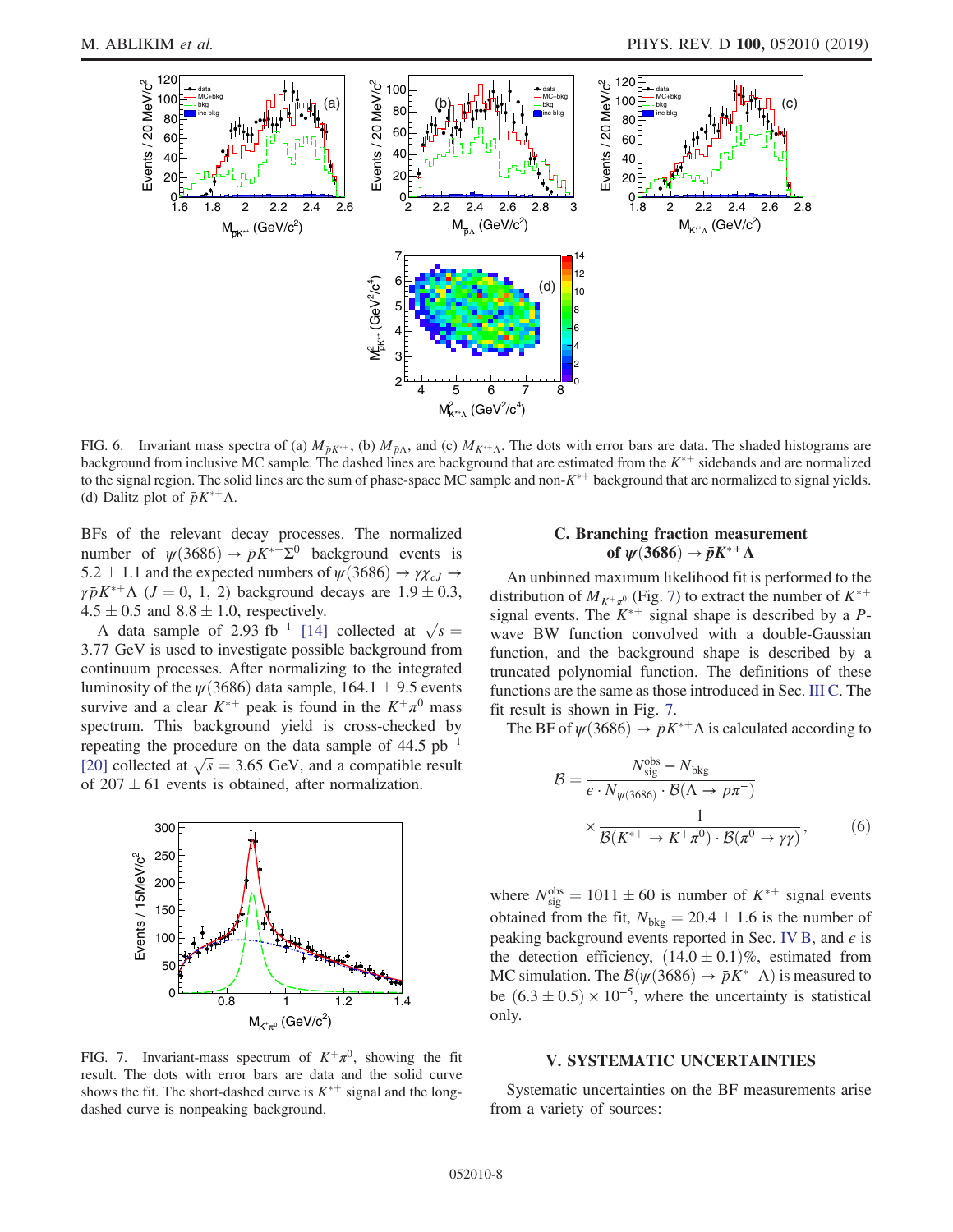Tracking efficiency. The uncertainty due to data-MC difference in the tracking efficiency is 1% for each charged track coming from a primary vertex according to a study of  $J/\psi \rightarrow K^* \bar{K}$  and  $J/\psi \rightarrow p \bar{p} \pi^+ \pi^-$  events. For each track from Λ, the uncertainty is also 1% from analysis of  $J/\psi \rightarrow$  $\bar{p}K^{+}\Lambda$  events [\[4\]](#page-9-3).

PID efficiency. The candidates require tracks to be identified as p,  $\bar{p}$ ,  $K^+$ , or  $\pi^-$ . The PID efficiency have been investigated using control samples of  $J/\psi \rightarrow$  $K_S^0 K^{\pm} \pi^{\pm}$  and  $J/\psi \rightarrow p \bar{p} \pi^+ \pi^-$  [\[21,22\].](#page-9-20) The uncertainty is assigned to be 1% per charged track.

Photon detection efficiency. The photon detection efficiency was studied in the analysis of  $J/\psi \rightarrow \rho \pi$  decays [\[21\]](#page-9-20). The difference in the detection efficiency between the data and MC simulation is taken as the systematic uncertainty from this source, and 1% is assigned for each photon.

Λ mass window. The systematic uncertainty from the requirement on the  $\Lambda$  signal region is estimated by smearing the  $p\pi^-$  invariant mass in the signal MC sample with a Gaussian function to compensate for the resolution difference between data and MC simulation. The smearing parameters are determined by fitting the  $\Lambda$  distribution in data with the MC shape convolved with a Gaussian function. The difference in the detection efficiency as determined from signal MC sample with and without the extra smearing is taken as the systematic uncertainty.

Kinematic fit. The systematic uncertainty due to kinematic fitting is estimated by correcting the helix parameters of charged tracks according the method described in Ref. [\[23\]](#page-9-21). The differences in the detection efficiency between the MC samples with and without this correction are taken as the uncertainties, which are 0.1%, 0.5%, and  $0.2\%$  for  $\chi_{cJ} \rightarrow \bar{p}K^{*+}\Lambda$   $(J = 0, 1, 2)$  and 1.4% for  $\psi$ (3686)  $\rightarrow \bar{p}K^{*+}\Lambda$ .

Fit range. To estimate the systematic uncertainty due to fit range, several alternative fits in different ranges are performed. The resulting largest difference in the BF is assigned as the systematic uncertainty.

Signal shape. To estimate the uncertainty due to the choice of signal shape, the  $K^{*+}$  and  $\chi_{cJ}$  signal line shapes are replaced by alternative fits using MC shapes and the resulting differences in the BFs are assigned as systematic uncertainties.

*Background shape.* In the measurements of  $\mathcal{B}(\chi_{cJ} \rightarrow$  $\bar{p}K^{*+}\Lambda$ ) and  $\mathcal{B}(\psi(3686) \to \bar{p}K^{*+}\Lambda)$ , the  $\chi_{cJ}$  background shape is described by an ARGUS function and the  $K^{*+}$ background shape is described by a second-order truncated polynomial function. To estimate the systematic uncertainty due to choice of background shape, an alternative fit is performed in which the ARGUS function is replaced with a second-order Chebychev polynomial function and the  $K^{*+}$  signal is described with a third-order truncated polynomial. The change in the measured BF is assigned as the corresponding systematic uncertainty.

*Others*. The uncertainty due to the number of  $\psi$ (3686) events is 0.7% [\[5\].](#page-9-4) The systematic uncertainties associated

<span id="page-8-0"></span>TABLE I. Summary of systematic uncertainties (in %) in the measured BFs of  $\chi_{cJ} \to \bar{p}K^{*+} \Lambda$  and  $\psi(3686) \to \bar{p}K^{*+} \Lambda$ .

|                                                        | $\chi_{cJ}\to \bar{p}K^{*+}\Lambda$ |             |     |                                                          |
|--------------------------------------------------------|-------------------------------------|-------------|-----|----------------------------------------------------------|
| Source                                                 | $\chi_{c0}$                         | $\chi_{c1}$ |     | $\chi_{c2} \psi(3686) \rightarrow \bar{p}K^{*+} \Lambda$ |
| <b>MDC</b> Tracking                                    | 4.0                                 | 4.0         | 4.0 | 4.0                                                      |
| PID efficiency                                         | 4.0                                 | 4.0         | 4.0 | 4.0                                                      |
| Photon detection                                       | 3.0                                 | 3.0         | 3.0 | 2.0                                                      |
| $\Lambda$ mass window                                  | 0.1                                 | 0.1         | 0.1 | 0.1                                                      |
| Kinematic fit.                                         | 0.1                                 | 0.5         | 0.2 | 1.4                                                      |
| Fit range                                              | 5.9                                 | 2.1         | 2.0 | 3.0                                                      |
| Signal shape                                           | 4.9                                 | 3.8         | 4.1 | 3.4                                                      |
| Background shape                                       | 1.3                                 | 2.0         | 0.7 | 1.1                                                      |
| Number of $\psi(3686)$ events                          | 0.7                                 | 0.7         | 0.7 | 0.7                                                      |
| $\mathcal{B}(\Lambda \to p\pi^-)$                      | 0.8                                 | 0.8         | 0.8 | 0.8                                                      |
| $\mathcal{B}(\psi(3686) \rightarrow \gamma \chi_{cJ})$ | 2.0                                 | 2.5         | 2.1 | .                                                        |
| Total                                                  | 10.3                                | 8.5         | 8.2 | 7.8                                                      |

with the intermediate-decay BFs of  $\psi$ (3686)  $\rightarrow \gamma \chi_{cJ}$  and  $\Lambda \rightarrow p\pi^-$  are taken from the PDG [\[11\]](#page-9-9).

The above systematic uncertainties are summarized in Table [I](#page-8-0). The total systematic uncertainty is calculated by assuming the individual components to be independent, and adding their magnitude in quadrature.

### VI. RESULTS AND SUMMARY

The processes  $\psi(3686) \rightarrow \gamma \chi_{cJ} \rightarrow \gamma \bar{p} K^{*+} \Lambda$  and  $\psi(3686) \rightarrow \bar{p}K^{*+} \Lambda$  are observed for the first time, using  $448.1 \times 10^6 \psi(3686)$  events collected with the BESIII detector. Measurements of the  $\mathcal{B}(\psi(3686) \to \gamma \chi_{cJ})$ .  $\mathcal{B}(\chi_{cJ} \to \bar{p}K^{*+}\Lambda)$  and  $\mathcal{B}(\psi(3686) \to \bar{p}K^{*+}\Lambda)$  are performed, for which the results are listed in Table [II](#page-8-1). For the processes of  $\chi_{cJ} \to \bar{p}K^{*+} \Lambda$  ( $J = 0, 1, 2$ ) and  $\psi(3686) \rightarrow \bar{p}K^{*+}\Lambda$ , no significant substructure is observed in the invariant-mass spectra of  $\bar{p}K^{*+}$  and  $K^{*+}\Lambda$ . The  $\bar{p}\Lambda$  mass spectrum is also compatible with the absence of substructure, although fits for possible excesses in the threshold region return results of around two sigma significance in each of the four cases. The new

<span id="page-8-1"></span>TABLE II. The BFs of  $\psi(3686) \to \gamma \chi_{cJ} \to \gamma \bar{p} K^{*+} \Lambda$ ,  $\chi_{cJ} \to \bar{p}K^{*+} \Lambda$ , and  $\psi(3686) \to \bar{p}K^{*+} \Lambda$ , where the first uncertainties are statistical and the second ones systematic.

| Decay channel                                                                       | Branching fraction                     |
|-------------------------------------------------------------------------------------|----------------------------------------|
| $\psi(3686) \rightarrow \gamma \chi_{c0} \rightarrow \gamma \bar{p} K^{*+} \Lambda$ | $(4.7 \pm 0.7 \pm 0.5) \times 10^{-5}$ |
| $\psi(3686) \rightarrow \gamma \chi_{c1} \rightarrow \gamma \bar{p} K^{*+} \Lambda$ | $(4.8 \pm 0.5 \pm 0.4) \times 10^{-5}$ |
| $\psi(3686) \rightarrow \gamma \chi_{c2} \rightarrow \gamma \bar{p} K^{*+} \Lambda$ | $(7.8 \pm 0.9 \pm 0.6) \times 10^{-5}$ |
| $\chi_{c0} \to \bar{p} K^{*+} \Lambda$                                              | $(4.8 \pm 0.7 \pm 0.5) \times 10^{-4}$ |
| $\chi_{c1} \rightarrow \bar{p} K^{*+} \Lambda$                                      | $(5.0 \pm 0.5 \pm 0.4) \times 10^{-4}$ |
| $\chi_{c2}\to\bar p K^{*+}\Lambda$                                                  | $(8.2 \pm 0.9 \pm 0.7) \times 10^{-4}$ |
| $\psi(3686) \rightarrow \bar{p}K^{*+}\Lambda$                                       | $(6.3 \pm 0.5 \pm 0.5) \times 10^{-5}$ |